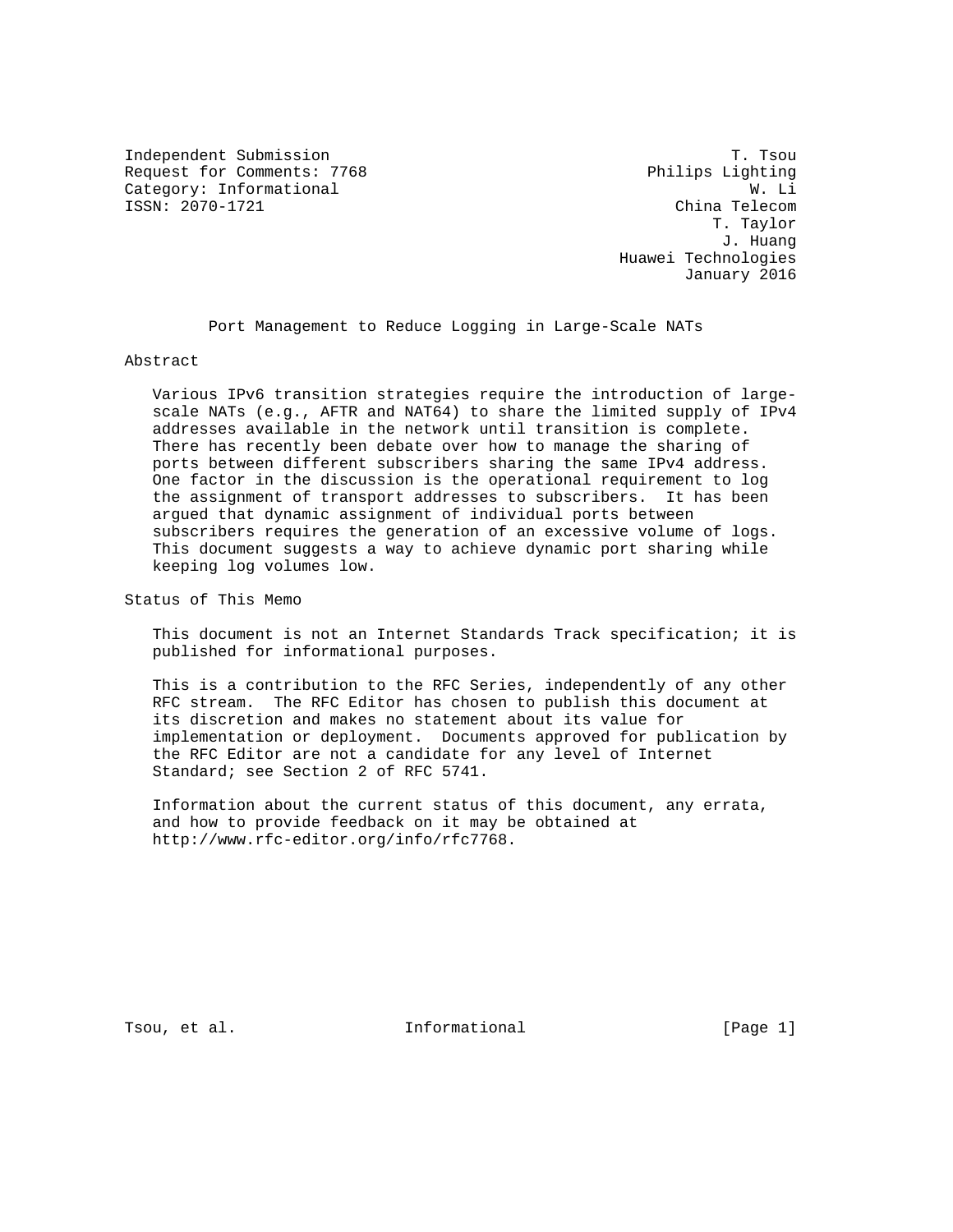Copyright Notice

 Copyright (c) 2016 IETF Trust and the persons identified as the document authors. All rights reserved.

 This document is subject to BCP 78 and the IETF Trust's Legal Provisions Relating to IETF Documents (http://trustee.ietf.org/license-info) in effect on the date of publication of this document. Please review these documents carefully, as they describe your rights and restrictions with respect to this document.

Table of Contents

|                                                          |      |                             |  |  |  |  |  |  |  |  |  |  |  |  |   |  |  |  | $\mathcal{L}$ |
|----------------------------------------------------------|------|-----------------------------|--|--|--|--|--|--|--|--|--|--|--|--|---|--|--|--|---------------|
| $2^{\circ}$                                              |      |                             |  |  |  |  |  |  |  |  |  |  |  |  |   |  |  |  | 3             |
| $\mathcal{R}$                                            |      |                             |  |  |  |  |  |  |  |  |  |  |  |  |   |  |  |  | 4             |
|                                                          |      |                             |  |  |  |  |  |  |  |  |  |  |  |  |   |  |  |  | 5             |
| 5 <sub>1</sub>                                           |      |                             |  |  |  |  |  |  |  |  |  |  |  |  |   |  |  |  | 6             |
| 6                                                        |      |                             |  |  |  |  |  |  |  |  |  |  |  |  |   |  |  |  | 7             |
| Appendix A. Configure Server Software to Log Source Port |      |                             |  |  |  |  |  |  |  |  |  |  |  |  | 9 |  |  |  |               |
|                                                          | A.1. |                             |  |  |  |  |  |  |  |  |  |  |  |  |   |  |  |  | 9             |
|                                                          | A 2  |                             |  |  |  |  |  |  |  |  |  |  |  |  |   |  |  |  | 9             |
|                                                          |      |                             |  |  |  |  |  |  |  |  |  |  |  |  |   |  |  |  | 9             |
|                                                          | A.4. | sshd                        |  |  |  |  |  |  |  |  |  |  |  |  |   |  |  |  | 1 O           |
|                                                          |      | A.5. Cyrus IMAP and UW IMAP |  |  |  |  |  |  |  |  |  |  |  |  |   |  |  |  | 10            |
|                                                          |      |                             |  |  |  |  |  |  |  |  |  |  |  |  |   |  |  |  | 11            |
|                                                          |      |                             |  |  |  |  |  |  |  |  |  |  |  |  |   |  |  |  |               |
|                                                          |      |                             |  |  |  |  |  |  |  |  |  |  |  |  |   |  |  |  |               |

## 1. Introduction

 During the IPv6 transition period, some large-scale NAT devices may be introduced, e.g., Dual-Stack Lite (DS-Lite), Address Family Transition Router (AFTR), and NAT64. When a NAT device needs to set up a new connection for a given internal address behind the NAT, it needs to create a new mapping entry for the new connection, which will contain source IP address, source port or ICMP identifier, converted source IP address, converted source port, protocol (TCP/ UDP), etc.

 Due to legislation and law enforcement requirement, sometimes it is necessary to log these mappings for a period of time, such as 6 months. The mapping information is highly privacy sensitive; if possible, the information should be deleted as soon as possible. Some high-performance NAT devices may need to create a large amount of new sessions per second. If logs are generated for each mapping entry, the log traffic could reach tens of megabytes per second or more, which would be a problem for log generation, transmission and

Tsou, et al. The informational The Informational [Page 2]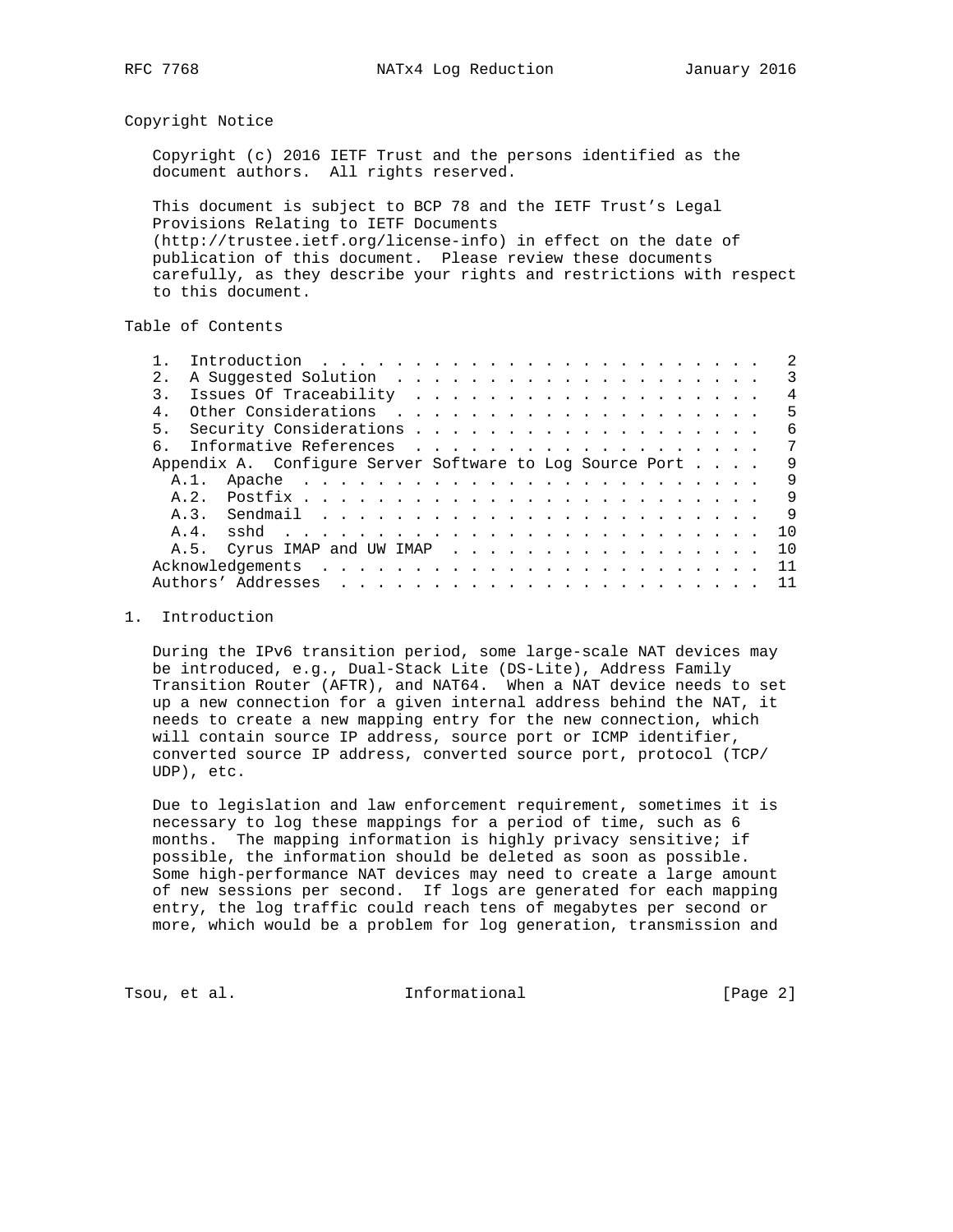storage. According to a test discussed in "Analysis of NAT64 Port Allocation Methods for Shared IPv4 Addresses" [ALLOC-METHODS], in a network with 20,000 subscribers, over a 60-day period, the raw log size can reach 42.5 TB if it is based on per-session log, while the log size will be 40.6 GB if it is based on port blocks. Although compression technologies can be used before log storage, the log size is still big.

 [RFC6888], REQ-13 suggests "maximize port utilization" and REQ-14 suggests "minimize log volume". However, it is difficult to achieve both; there will be a trade-off between the efficiency with which ports are used and the rate of generation of log records.

2. A Suggested Solution

 This document proposes a solution that allows dynamic sharing of port ranges between users while minimizing the number of logs that have to be generated. Briefly, ports are allocated to the user in blocks. Logs are generated only when blocks are allocated or deallocated. This provides the necessary traceability while reducing log generation by a factor equal to the block size, as compared with fully dynamic port allocation.

 This is how the proposal works in greater detail. When the user sends out the first packet, a port resource pool is allocated for the user, e.g., assigning ports 2001~2300 of a public IP address to the user's resource pool. Only one log should be generated for this port block. When the NAT needs to set up a new mapping entry for the user, it can use a port in the user's resource pool and the corresponding public IP address. If the user needs more port resources, the NAT can allocate another port block, e.g., ports 3501˜3800, to the user's resource pool. Again, just one log needs to be generated for this port block.

 [RFC6431] takes this idea further by allocating non-contiguous sets of ports using a pseudorandom function. Scattering the allocated ports in this way provides a modest barrier to port guessing attacks. The use of randomization is discussed further in Section 5.

 Suppose now that a given internal address has been assigned more than one block of ports. The individual sessions using ports within a port block will start and end at different times. If no ports in some port block are used for some configurable time, the NAT can remove the port block from the resource pool allocated to a given internal address and make it available for other users. In theory, it is unnecessary to log deallocations of blocks of ports, because

Tsou, et al. 10. Informational 1. [Page 3]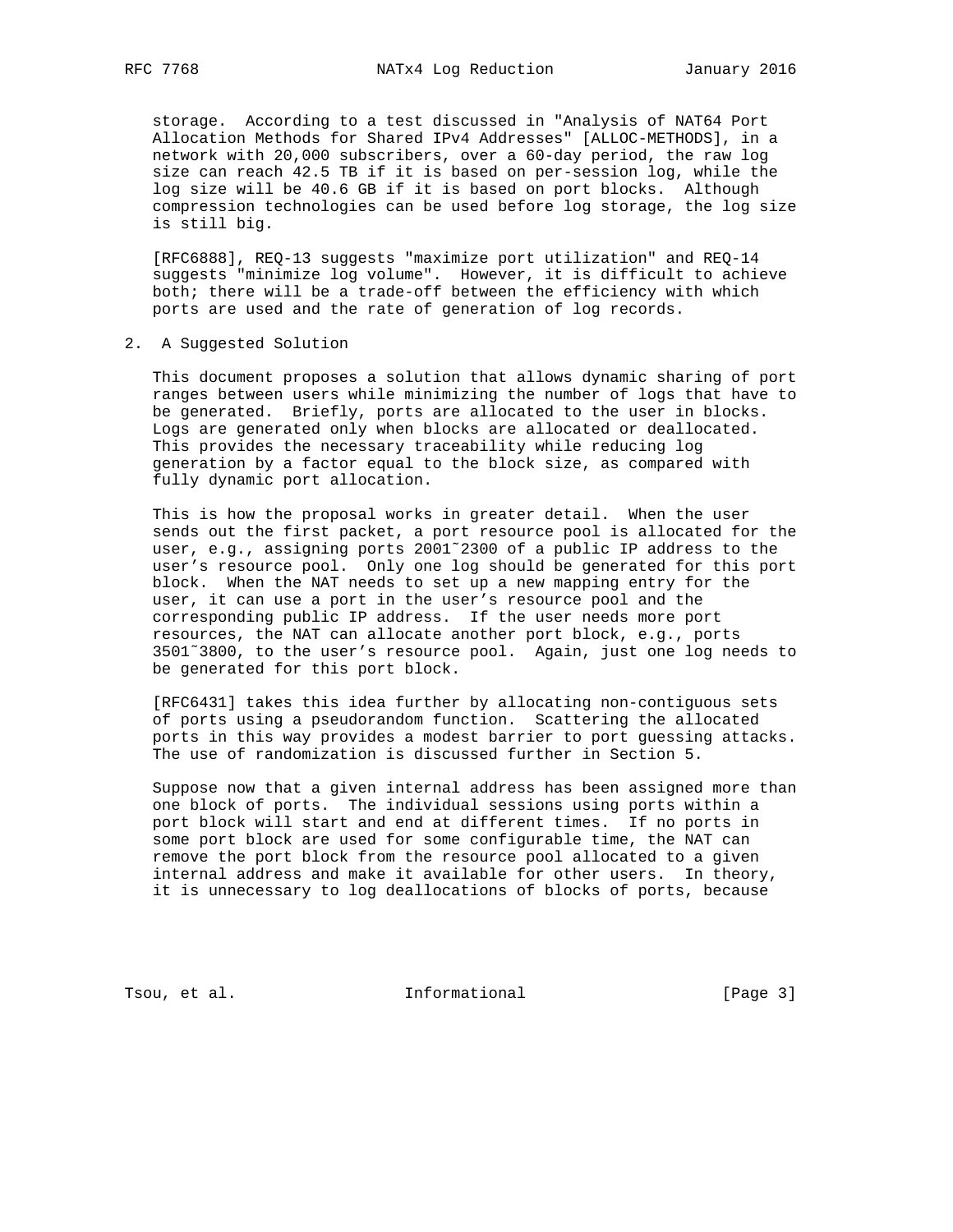the ports in deallocated blocks will not be used again until the blocks are reallocated. However, the deallocation may be logged when it occurs adding robustness to troubleshooting or other procedures.

 The deallocation procedure presents a number of difficulties in practice. The first problem is the choice of timeout value for the block. If idle timers are applied for the individual mappings (sessions) within the block, and these conform to the recommendations for NAT behavior for the protocol concerned, then the additional time that might be configured as a guard for the block as a whole need not be more than a few minutes. The block timer in this case serves only as a slightly more conservative extension of the individual session idle timers. If, instead, a single idle timer is used for the whole block, it must itself conform to the recommendations for the protocol with which that block of ports is associated. For example, REQ-5 of [RFC5382] requires an idle timer expiry duration of at least 2 hours and 4 minutes for TCP.

 The next issue with port block deallocation is the conflict between the desire to randomize port allocation and the desire to make unused resources available to other internal addresses. As mentioned above, ideally port selection will take place over the entire set of blocks allocated to the internal address. However, taken to its fullest extent, such a policy will minimize the probability that all ports in any given block are idle long enough for it to be released.

 As an alternative, it is suggested that when choosing which block to select a port from, the NAT should omit from its range of choice the block that has been idle the longest, unless no ports are available in any of the other blocks. The expression "block that has been idle the longest" designates the block in which the time since the last packet was observed in any of its sessions, in either direction, is earlier than the corresponding time in any of the other blocks assigned to that internal address.

3. Issues Of Traceability

 Section 12 of [RFC6269] provides a good discussion of the traceability issue. Complete traceability given the NAT-logging practices proposed in this document requires that the remote destination record the source port of a request along with the source address (and presumably protocol, if not implicit). In addition, the logs at each end must be timestamped, and the clocks must be synchronized within a certain degree of accuracy. Here is one reason for the guard timing on block release, to increase the tolerable level of clock skew between the two ends.

Tsou, et al. 10. Informational 1. The same state of  $[Page 4]$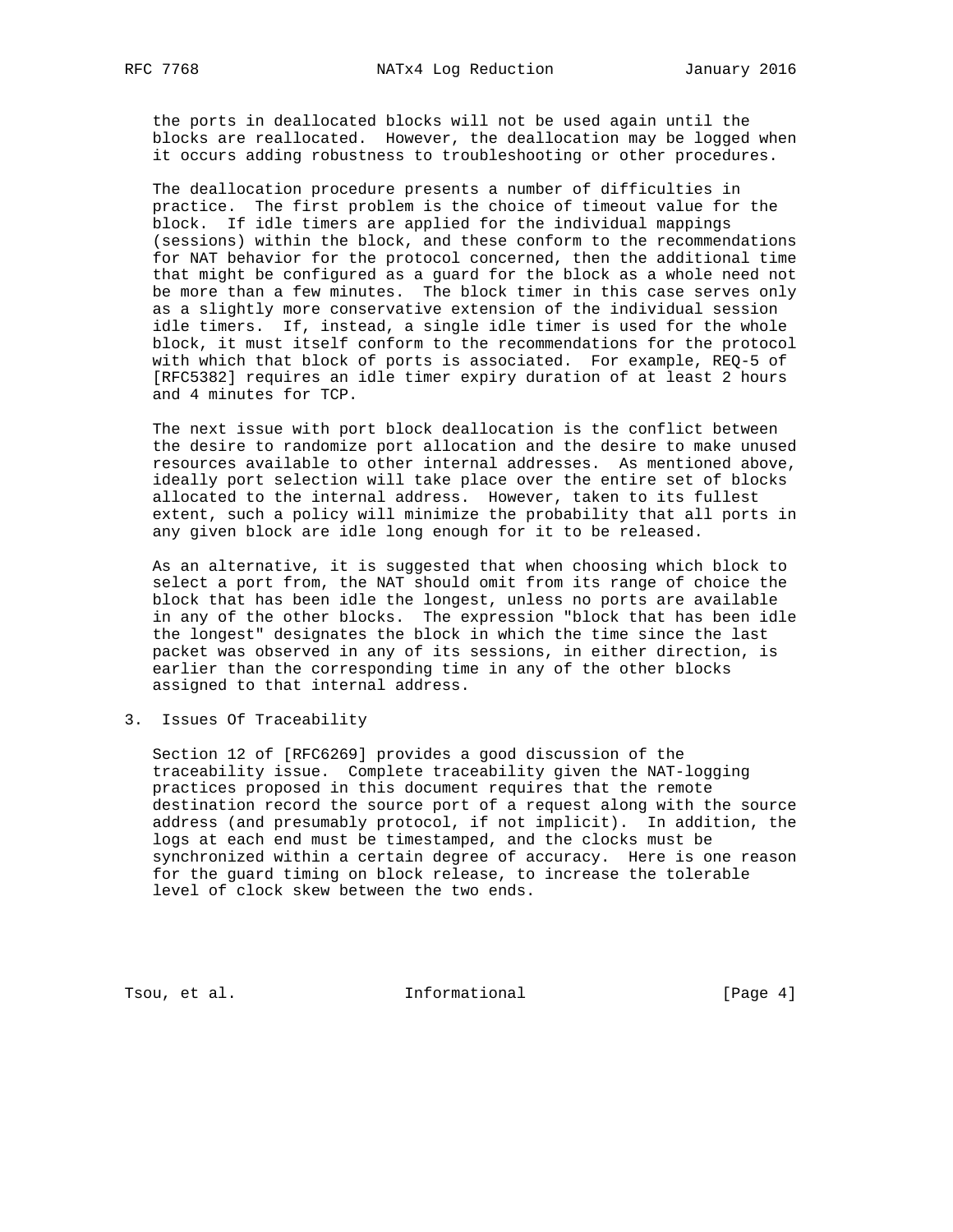The ability to configure various server applications to record source ports has been investigated, with the following results:

- o Source-port recording can be configured in Apache, Postfix, sendmail, and sshd. Please refer to the Appendix for the configuration guide.
- o Source-port recording is not supported by IIS, Cyrus IMAP, and UW IMAP. But it should not be too difficult to get Cyrus IMAP and UW IMAP to support it by modifying the source code.

 Where source-port logging can be enabled, this memo strongly urges the operators to do so. Similarly, intrusion detection systems should capture source port as well as source address of suspect packets.

 In some cases [RFC6269], a server may not record the source port of a connection. To allow traceability, the NAT device needs to record the destination IP address of a connection. As [RFC6269] points out, this will provide an incomplete solution to the issue of traceability because multiple users of the same shared public IP address may access the service at the same time. From the point of view of this document, in such situations the game is lost, so to speak, and port allocation at the NAT might as well be completely dynamic.

 The final possibility to consider is where the NAT does not do per session logging even given the possibility that the remote end is failing to capture source ports. In that case, the port allocation policy proposed in this document can be used. The impact on traceability is that analysis of the logs would yield only the list of all internal addresses mapped to a given public address during the period of time concerned. This has an impact on privacy as well as traceability, depending on the follow-up actions taken.

4. Other Considerations

 [RFC6269] notes several issues introduced by the use of dynamic, as opposed to static, port assignment. For example, Section 13.2 of that document notes the effect on authentication procedures. These issues must be resolved, but are not specific to the port allocation policy described in this document.

Tsou, et al. The Informational The Informational [Page 5]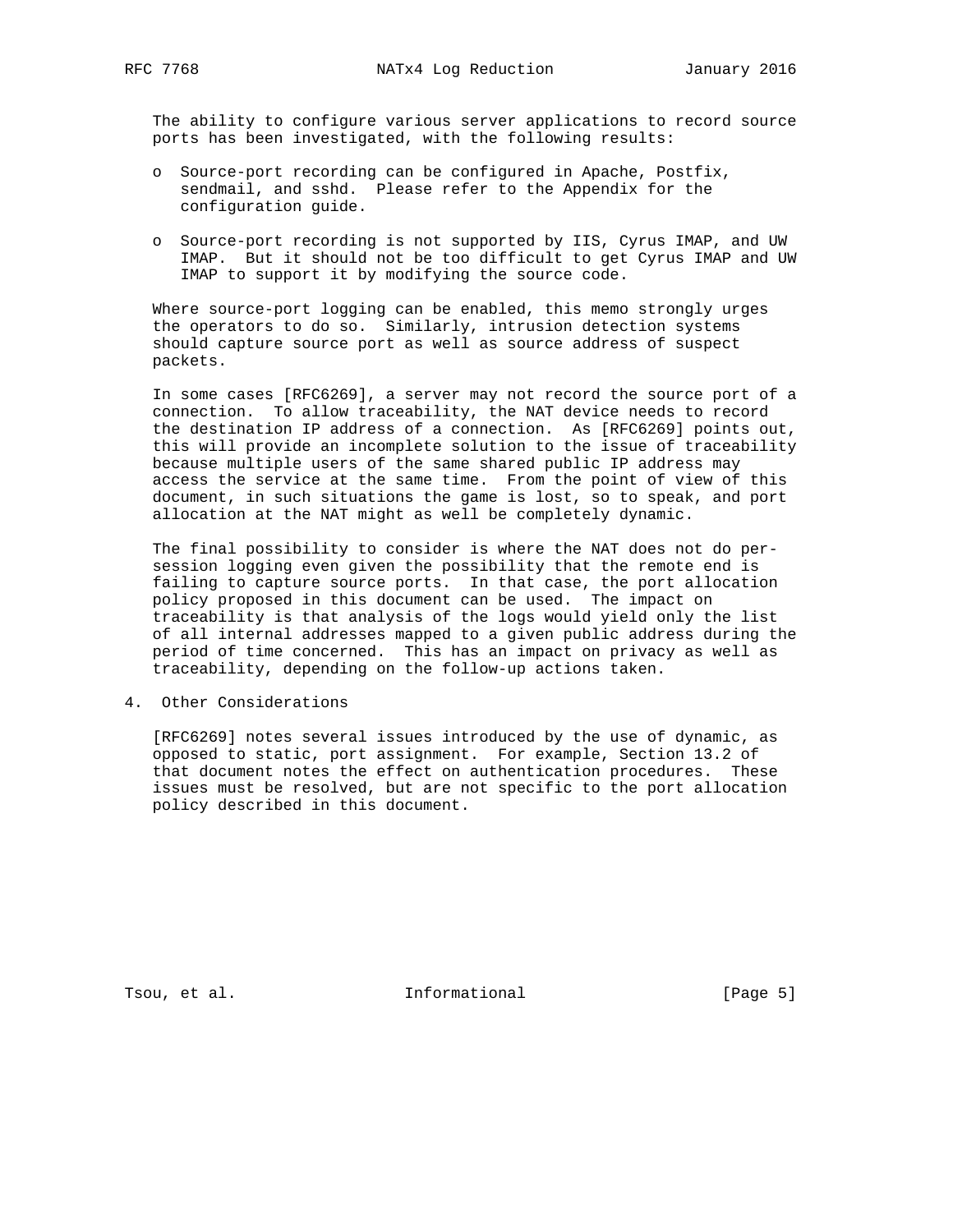## 5. Security Considerations

 The discussion that follows addresses an issue that is particularly relevant to the proposal made in this document. The security considerations applicable to NAT operation for various protocols as documented in, for example, [RFC4787] and [RFC5382] also apply to this proposal.

 [RFC6056] summarizes the TCP port-guessing attack, by means of which an attacker can hijack one end of a TCP connection. One mitigating measure is to make the source port number used for a TCP connection less predictable. [RFC6056] provides various algorithms for this purpose.

 As Section 3.1 of that RFC notes: "...provided adequate algorithms are in use, the larger the range from which ephemeral ports are selected, the smaller the chances of an attacker are to guess the selected port number." Conversely, the reduced range sizes proposed by the present document increase the attacker's chances of guessing correctly. This result cannot be totally avoided. However, mitigating measures to improve this situation can be taken both at port-block assignment time and when selecting individual ports from the blocks that have been allocated to a given user.

 At assignment time, one possibility is to assign ports as non contiguous sets of values as proposed in [RFC6431]. However, this approach creates a lot of complexity for operations, and the pseudorandomization can create uncertainty when the accuracy of logs is important to protect someone's life or liberty.

 Alternatively, the NAT can assign blocks of contiguous ports. However, at assignment time, the NAT could attempt to randomize its choice of which of the available idle blocks it would assign to a given user. This strategy has to be traded-off against the desirability of minimizing the chance of conflict between what [RFC6056] calls "transport protocol instances" by assigning the most idle block, as suggested in Section 2. A compromise policy might be to assign blocks only if they have been idle for a certain amount of time, and select pseudorandomly between the blocks available according to this criterion. In this case, it is suggested that the time value used be greater than the guard timing mentioned in Section 2, and that no block should ever be reassigned until it has been idle at least for the duration given by the guard timer.

 While the block assignment strategy can provide some mitigation of the port-guessing attack, the largest contribution will come from pseudorandomization at port-selection time. [RFC6056] provides a number of algorithms for achieving this pseudorandomization. When

Tsou, et al. The informational The Informational [Page 6]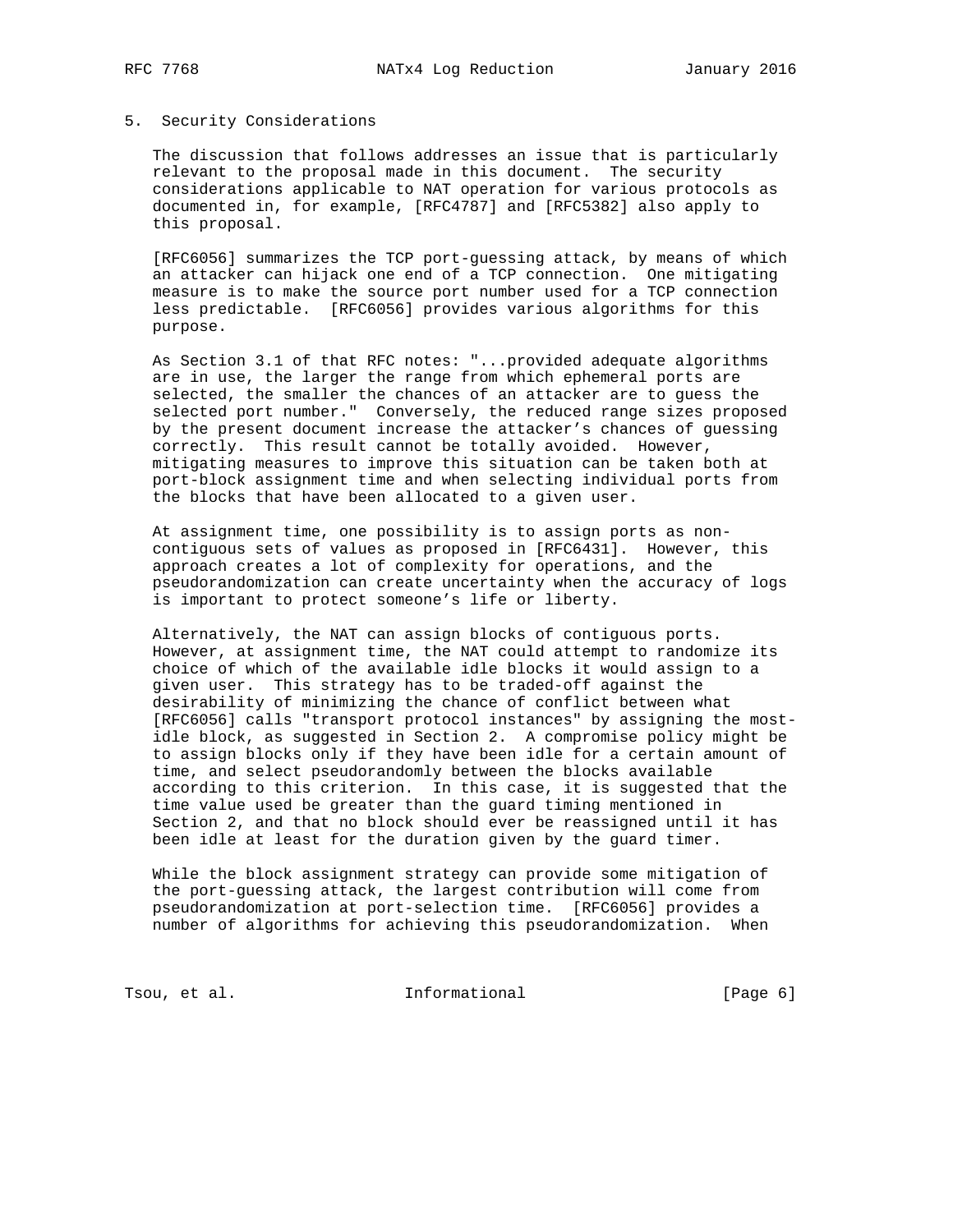the available ports are contained in blocks, which are not in general consecutive, the algorithms clearly need some adaptation. The task is complicated by the fact that the number of blocks allocated to the user may vary over time. Adaptation is left as an exercise for the implementor.

- 6. Informative References
	- [ALLOC-METHODS]

 Chen, G., Li, W., Tsou, T., Huang, J., Taylor, T., and J. Tremblay, "Analysis of NAT64 Port Allocation Methods for Shared IPv4 Addresses", Work in Progress, draft-ietf sunset4-nat64-port-allocation-02, January 2016.

[APACHE\_LOG\_CONFIG]

 The Apache Software Foundation, "Apache Module mod\_log\_config", <http://httpd.apache.org/docs/2.4/mod/ mod\_log\_config.html>.

 [POSTFIX\_LOG\_CONFIG] "Postfix Configuration Parameters", <http://www.postfix.org/postconf.5.html>.

- [RFC4787] Audet, F., Ed. and C. Jennings, "Network Address Translation (NAT) Behavioral Requirements for Unicast UDP", BCP 127, RFC 4787, DOI 10.17487/RFC4787, January 2007, <http://www.rfc-editor.org/info/rfc4787>.
- [RFC5382] Guha, S., Ed., Biswas, K., Ford, B., Sivakumar, S., and P. Srisuresh, "NAT Behavioral Requirements for TCP", BCP 142, RFC 5382, DOI 10.17487/RFC5382, October 2008, <http://www.rfc-editor.org/info/rfc5382>.
- [RFC6056] Larsen, M. and F. Gont, "Recommendations for Transport- Protocol Port Randomization", BCP 156, RFC 6056, DOI 10.17487/RFC6056, January 2011, <http://www.rfc-editor.org/info/rfc6056>.
- [RFC6269] Ford, M., Ed., Boucadair, M., Durand, A., Levis, P., and P. Roberts, "Issues with IP Address Sharing", RFC 6269, DOI 10.17487/RFC6269, June 2011, <http://www.rfc-editor.org/info/rfc6269>.
- [RFC6431] Boucadair, M., Levis, P., Bajko, G., Savolainen, T., and T. Tsou, "Huawei Port Range Configuration Options for PPP IP Control Protocol (IPCP)", RFC 6431, DOI 10.17487/RFC6431, November 2011, <http://www.rfc-editor.org/info/rfc6431>.

Tsou, et al. The informational Transformational [Page 7]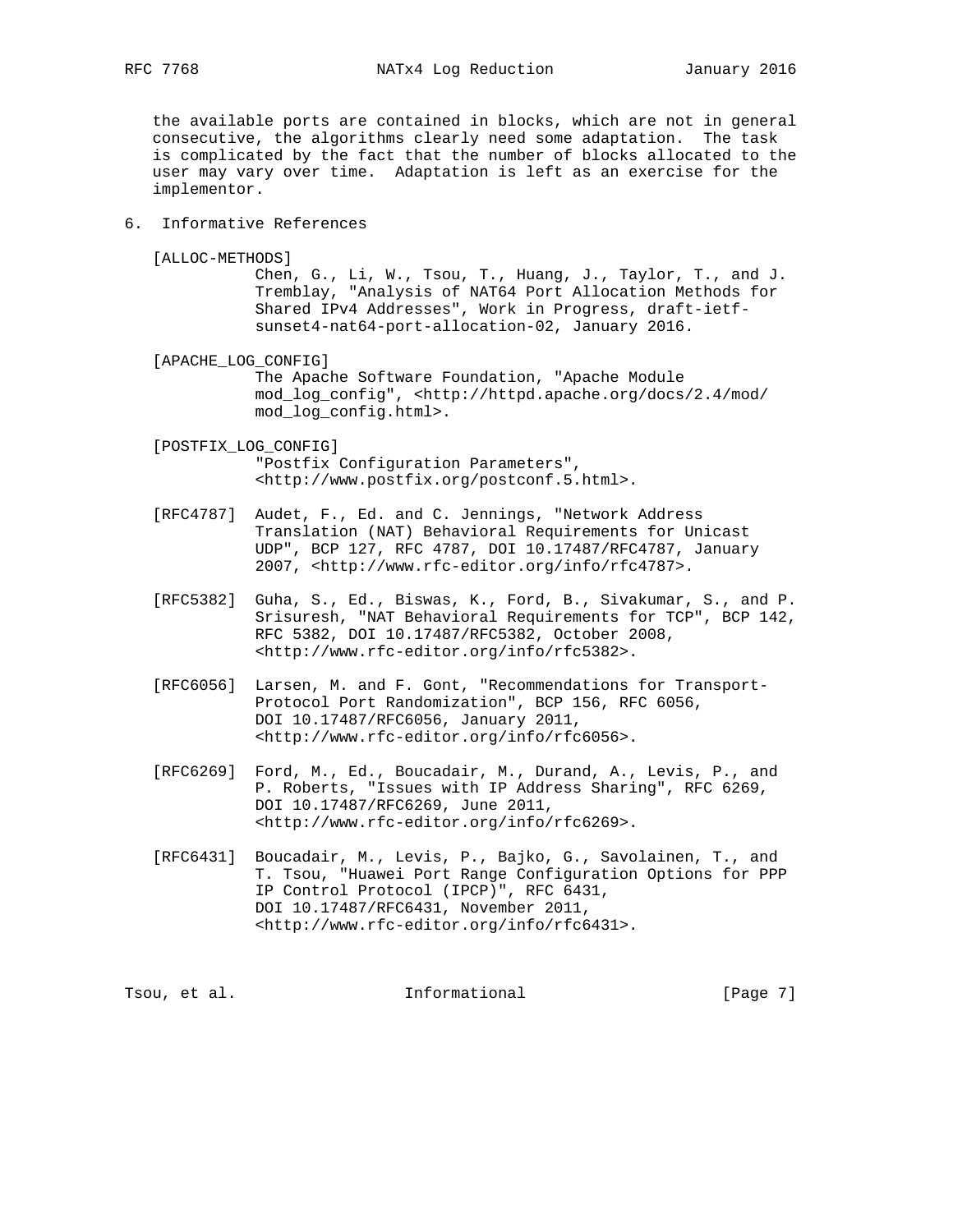[RFC6888] Perreault, S., Ed., Yamagata, I., Miyakawa, S., Nakagawa, A., and H. Ashida, "Common Requirements for Carrier-Grade NATs (CGNs)", BCP 127, RFC 6888, DOI 10.17487/RFC6888, April 2013, <http://www.rfc-editor.org/info/rfc6888>.

[SENDMAIL\_LOG\_CONFIG]

 O'Reilly, "Sendmail, 3rd Edition, Page 798", December 2002.

[SSHD\_LOG\_CONFIG]

 "sshd\_config OpenSSH SSH daemon configuration file", <http://www.openbsd.org/cgi-bin/ man.cgi?query=sshd\_config&sektion=5>.

Tsou, et al. 10. Informational 1. [Page 8]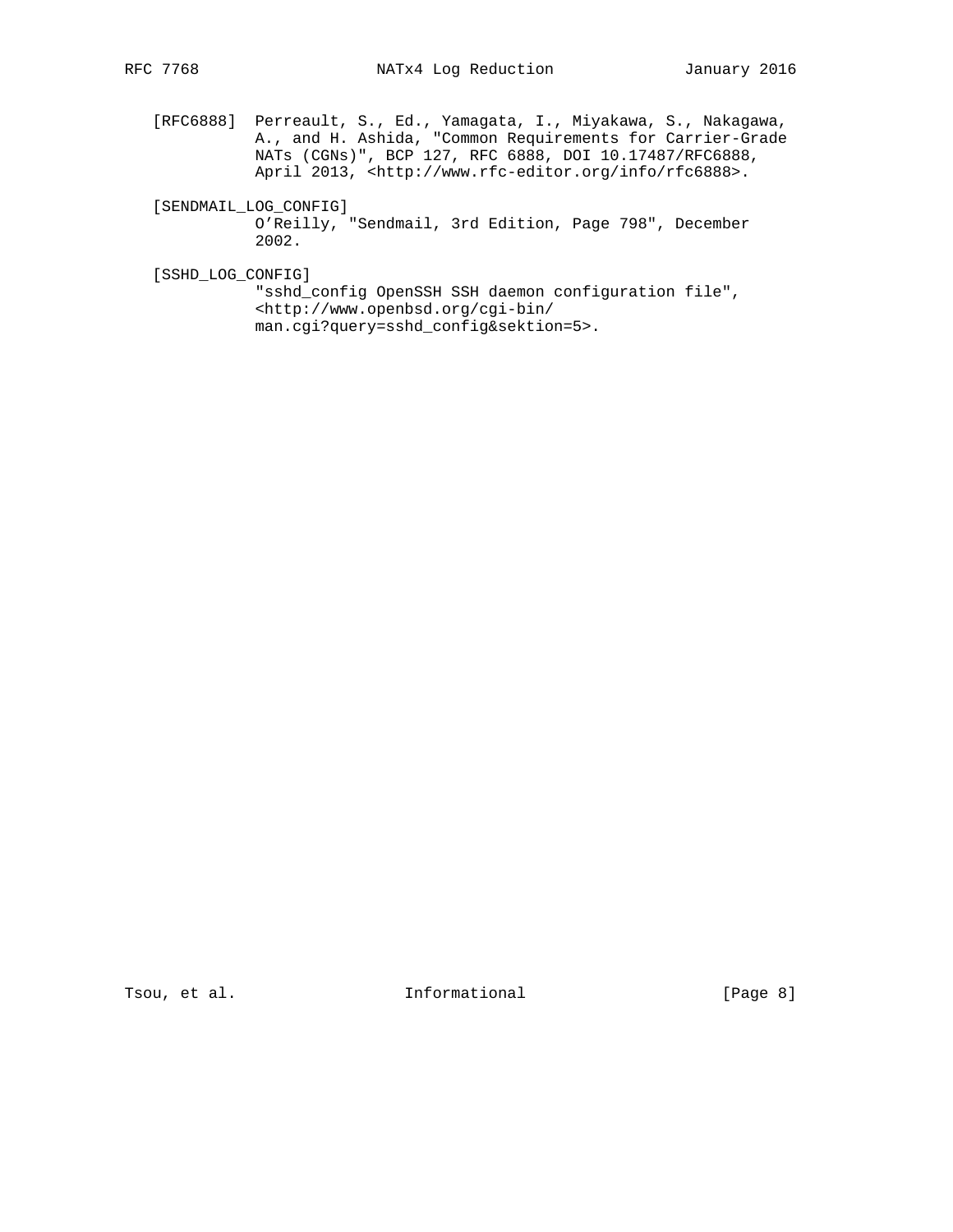Appendix A. Configure Server Software to Log Source Port

A.1. Apache

 The user can use the LogFormat command to define a customized log format and use the CustomLog command to apply that log format. "%a" and "%{remote}p" can be used in the format string to require logging the client's IP address and source port, respectively. This feature has been available since Apache version 2.1.

A detailed configuration guide can be found at [APACHE\_LOG\_CONFIG].

A.2. Postfix

 In order to log the client source port, macro smtpd\_client\_port\_logging should be set to "yes" in the configuration file [POSTFIX\_LOG\_CONFIG].

This feature has been available since Postfix version 2.5.

A.3. Sendmail

 Sendmail has a macro \${client\_port} storing the client port. To log the source port, the user can define some check rules. Here is an example that should be in the .mc configuration macro [SENDMAIL\_LOG\_CONFIG]:

 LOCAL\_CONFIG Klog syslog

 LOCAL\_RULESETS SLocal\_check\_mail R \$\* \$@ \$(log Port\_Stat \$&{client\_addr} \$&{client\_port} \$)

This feature has been available since version 8.10.

Tsou, et al. The Informational The Informational [Page 9]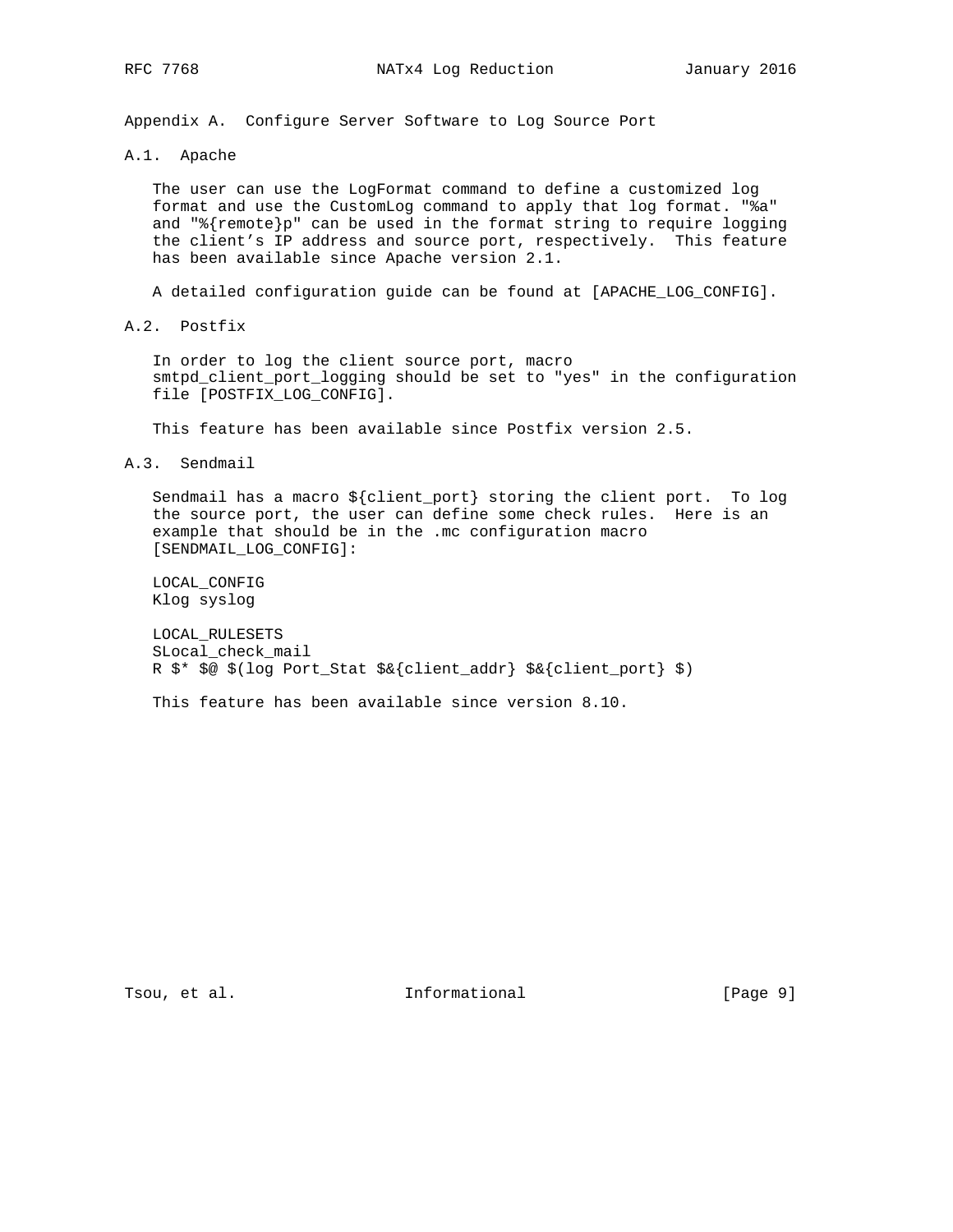## A.4. sshd

 SSHD\_CONFIG(5) OpenBSD Programmer's Manual SSHD\_CONFIG(5) NAME sshd\_config - OpenSSH SSH daemon configuration file LogLevel Gives the verbosity level that is used when logging messages from sshd(8). The possible values are: QUIET, FATAL, ERROR, INFO, VERBOSE, DEBUG, DEBUG1, DEBUG2, and DEBUG3. The default is INFO. DEBUG and DEBUG1 are equivalent. DEBUG2 and DEBUG3 each specify higher levels of debugging output. Logging with a DEBUG level violates the privacy of users and is not recommended. SyslogFacility Gives the facility code that is used when logging messages from sshd(8). The possible values are: DAEMON, USER, AUTH, LOCAL0, LOCAL1, LOCAL2, LOCAL3, LOCAL4, LOCAL5, LOCAL6, and LOCAL7. The default is AUTH.

 sshd supports logging the client IP address and client port when a client starts connection since version 1.2.2; here is the source code in sshd.c:

 ... verbose("Connection from %.500s port %d", remote\_ip, remote\_port); ...

 sshd supports logging the client IP address when a client disconnects in version 1.2.2 to version 5.0. Since version 5.1, sshd supports logging the client IP address and source port. Here is the source code in sshd.c:

 ...  $/*$  from version 1.2.2 to 5.0\*/ verbose("Closing connection to %.100s", remote\_ip); ...

 /\* since version 5.1\*/ verbose("Closing connection to %.500s port %d", remote\_ip, remote\_port);

 In order to log the source port, the LogLevel should be set to VERBOSE [SSHD\_LOG\_CONFIG] in the configuration file:

LogLevel VERBOSE

A.5. Cyrus IMAP and UW IMAP

 Cyrus IMAP and UW IMAP do not support logging the source port for the time being. Both software use syslog to create logs; it should not be too difficult to get it supported by adding some new code.

Tsou, et al. The informational Trage 10]